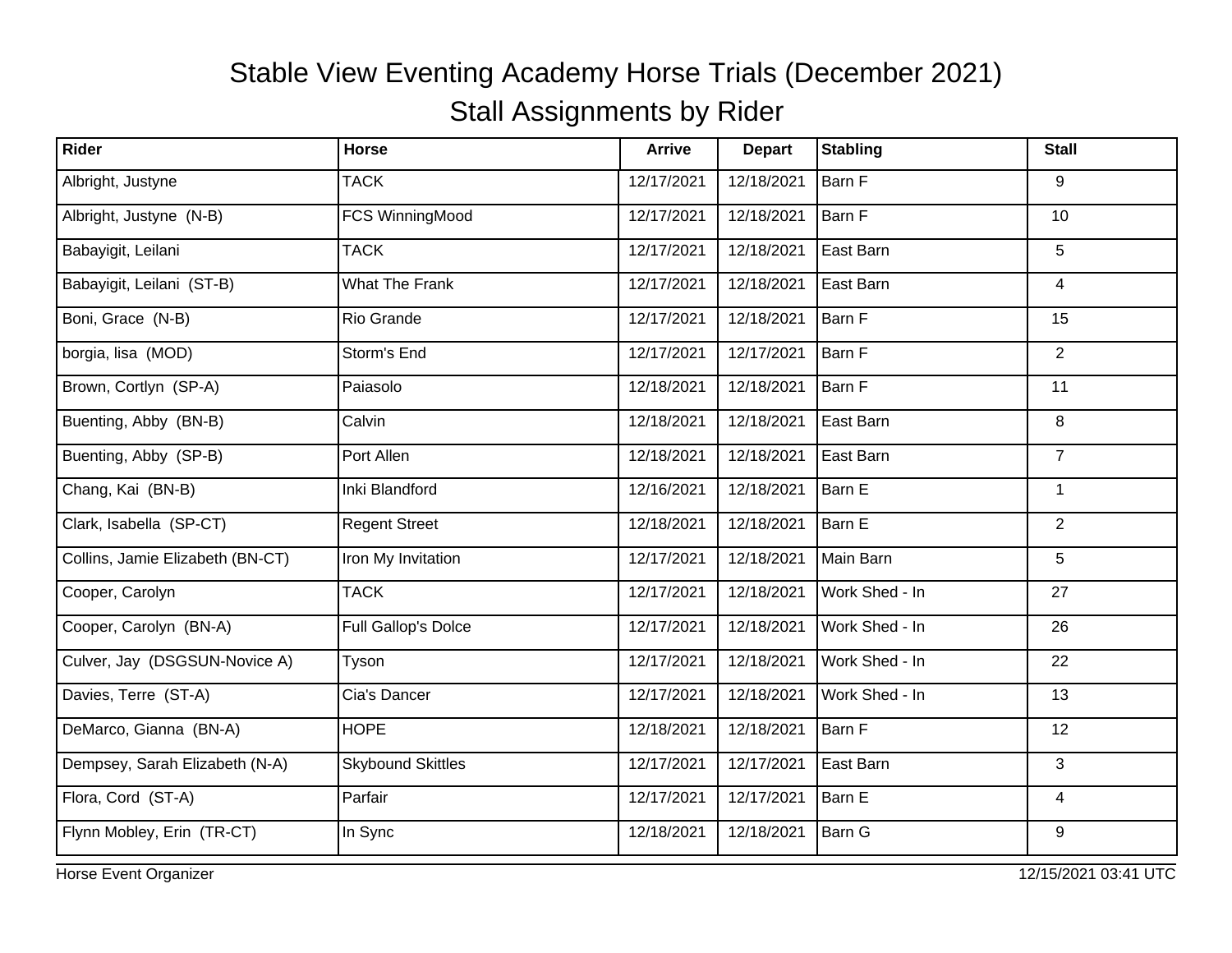| <b>Rider</b>                   | <b>Horse</b>                 | <b>Arrive</b> | <b>Depart</b> | <b>Stabling</b> | <b>Stall</b>   |
|--------------------------------|------------------------------|---------------|---------------|-----------------|----------------|
| Fordham, Jennifer (ST-C)       | Apache                       | 12/17/2021    | 12/18/2021    | Barn E          | 11             |
| Fortson, Amelia (SP-B)         | Baystreet                    | 12/17/2021    | 12/18/2021    | Barn F          | 17             |
| Fowler, Devon (N-B)            | Art of Investment            | 12/17/2021    | 12/18/2021    | Work Shed - In  | 12             |
| Garzarelli, Jill L. (T)        | Now you see me               | 12/17/2021    | 12/18/2021    | Barn G          | 8              |
| Gilmore, Madison (DSGSAT-Intro | Inara Serra                  | 12/17/2021    | 12/18/2021    | Barn F          | 4              |
| Goble, Sandrine (SP-B)         | <b>Ontopp Silver Lining</b>  | 12/18/2021    | 12/18/2021    | Barn E          | 18             |
| Goble, Sandrine (SP-A)         | Sophie's Dream               | 12/18/2021    | 12/18/2021    | Barn E          | 19             |
| Goodroe, Ashley (N-C)          | Aspen                        | 12/17/2021    | 12/17/2021    | Barn G          | $\mathbf{1}$   |
| Goodroe, Ashley (ST-A)         | Three Cups Jack Be Quick     | 12/17/2021    | 12/17/2021    | Barn G          | 20             |
| Haller, Madelyn (ST-A)         | G. Harrison                  | 12/17/2021    | 12/17/2021    | Barn F          | 13             |
| Hand, Sophia (BN-A)            | Carissan                     | 12/17/2021    | 12/18/2021    | Work Shed - In  | 17             |
| Hanson, Maren (ST-CT)          | Durango                      | 12/17/2021    | 12/17/2021    | Main Barn       | 8              |
| Hanson, Maren (ST-CT)          | Wamtucci                     | 12/17/2021    | 12/17/2021    | Main Barn       | $\overline{4}$ |
| Hardman, Heather (N-CT)        | Harry Winston                | 12/17/2021    | 12/18/2021    | Barn E          | 5              |
| Harris, Logan (T)              | <b>Ballygriffin Cool Guy</b> | 12/17/2021    | 12/18/2021    | Barn E          | 13             |
| Harris, Logan (N-A)            | <b>Big Daddy B</b>           | 12/17/2021    | 12/18/2021    | Barn E          | 6              |
| Harris, Logan (SP-CT)          | Carnac the Magnificent       | 12/17/2021    | 12/18/2021    | Barn E          | 15             |
| Harris, Logan (SP-CT)          | Flag Dance                   | 12/17/2021    | 12/18/2021    | Barn E          | 8              |
| Harris, Logan (BN-A)           | Port Maria                   | 12/17/2021    | 12/18/2021    | Barn E          | $\overline{7}$ |
| Harris, Logan (N-C)            | Reinheit                     | 12/17/2021    | 12/18/2021    | Barn E          | 14             |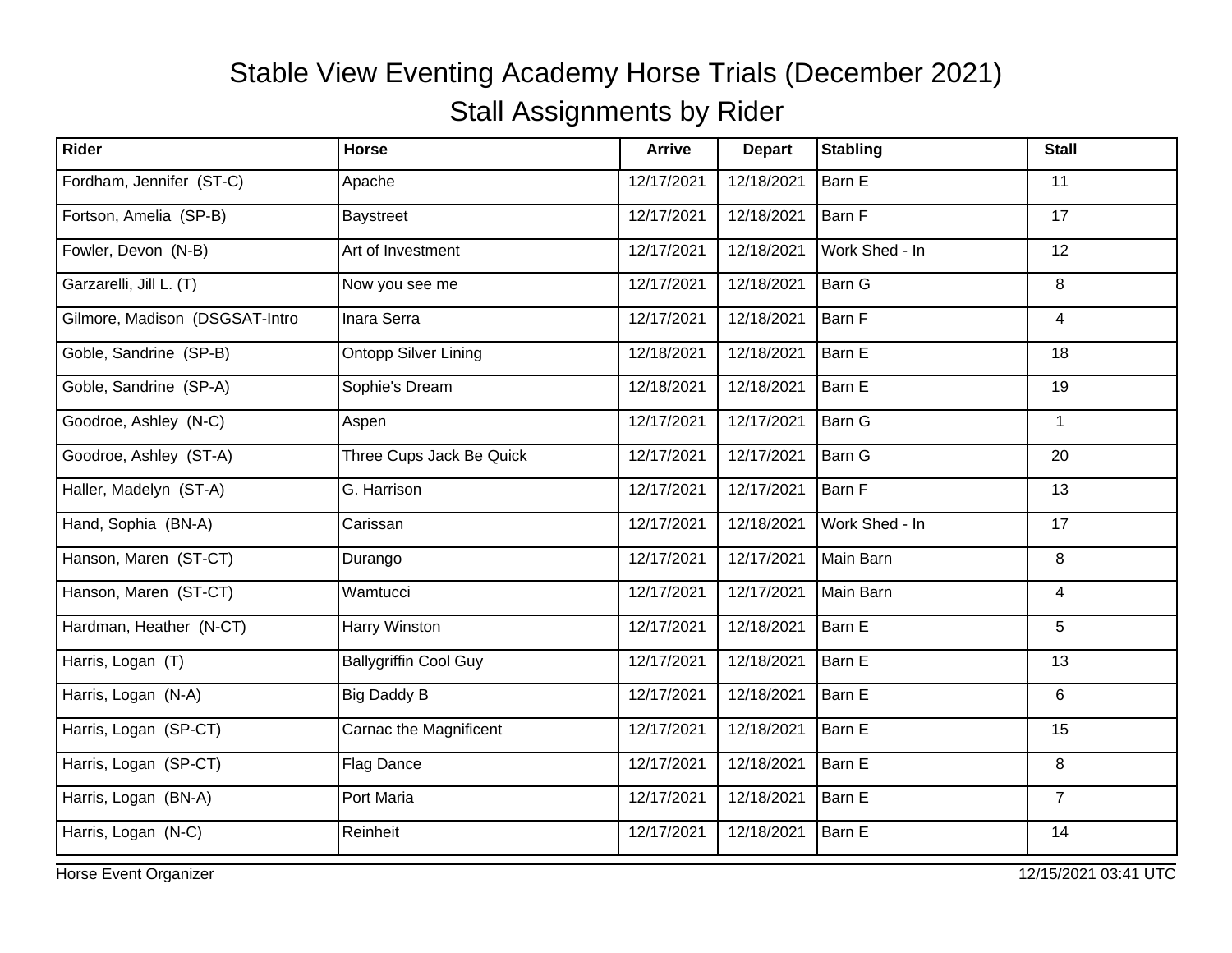| Rider                           | <b>Horse</b>              | <b>Arrive</b> | <b>Depart</b> | <b>Stabling</b> | <b>Stall</b>   |
|---------------------------------|---------------------------|---------------|---------------|-----------------|----------------|
| Hickman, Anna Grace (ST-C)      | Four Heavens Sake         | 12/17/2021    | 12/17/2021    | <b>Barn F</b>   | 6              |
| Holder, Jennifer (ST-B)         | <b>Courtly Conceit TC</b> | 12/17/2021    | 12/18/2021    | Barn E          | 17             |
| Holder, Jennifer (T)            | Vanity One                | 12/17/2021    | 12/18/2021    | Barn E          | 16             |
| Holliday, Tori (BN-A)           | Hallelujah                | 12/17/2021    | 12/18/2021    | Work Shed - In  | 18             |
| Hornfeck, Raegan (BN-CT)        | <b>FGF Full Gas</b>       | 12/17/2021    | 12/18/2021    | Work Shed - In  | 28             |
| Johnson, Katie (ST-B)           | Kashmir                   | 12/17/2021    | 12/17/2021    | <b>Barn G</b>   | 11             |
| Kaune, Marley (SP-B)            | Make It Happen Captain    | 12/17/2021    | 12/18/2021    | Barn G          | 12             |
| Lanier, Alexandra (BN-A)        | FGF Creswell Bay          | 12/17/2021    | 12/18/2021    | Main Barn       | 14             |
| Lee, Michelle (ST-A)            | <b>TWIGAMAJIG</b>         | 12/17/2021    | 12/18/2021    | Barn G          | 18             |
| Levin, Valerie (DSGSAT-Training | Eschelon                  | 12/17/2021    | 12/18/2021    | Main Barn       | 12             |
| Lindrup, Kelsey (ST-B)          | Frankfort Bojangles       | 12/17/2021    | 12/17/2021    | East Barn       | 11             |
| Love, Elizabeth (N-C)           | That's Right Officer      | 12/17/2021    | 12/17/2021    | East Barn       | $\overline{2}$ |
| McAllister, Alexandra (N-B)     | <b>Certified Captain</b>  | 12/17/2021    | 12/17/2021    | East Barn       | $\mathbf{1}$   |
| McCullogh, Autumn D. (T)        | <b>Fernhill Felix</b>     | 12/17/2021    | 12/18/2021    | Main Barn       | 15             |
| Miller, Jorja Elizabeth (MOD)   | Calypso Girl              | 12/17/2021    | 12/17/2021    | East Barn       | 10             |
| Mitchell, Caroline (BN-A)       | Simon (Hanoverian X TB)   | 12/17/2021    | 12/18/2021    | <b>Barn G</b>   | 5              |
| Murphy, Addie (NC)              | Cupid                     | 12/17/2021    | 12/18/2021    | Barn G          | 17             |
| Newman, Grace (ST-C)            | Stoic Win LJS             | 12/17/2021    | 12/17/2021    | Barn F          | 8              |
| Ortmeyer, Jennarose (MOD)       | Show Me Prim and Proper   | 12/17/2021    | 12/17/2021    | Barn F          | $\mathbf{1}$   |
| Palenbaum, Elli (N-A)           | <b>Fernhill Classic</b>   | 12/17/2021    | 12/18/2021    | <b>Barn G</b>   | $\overline{4}$ |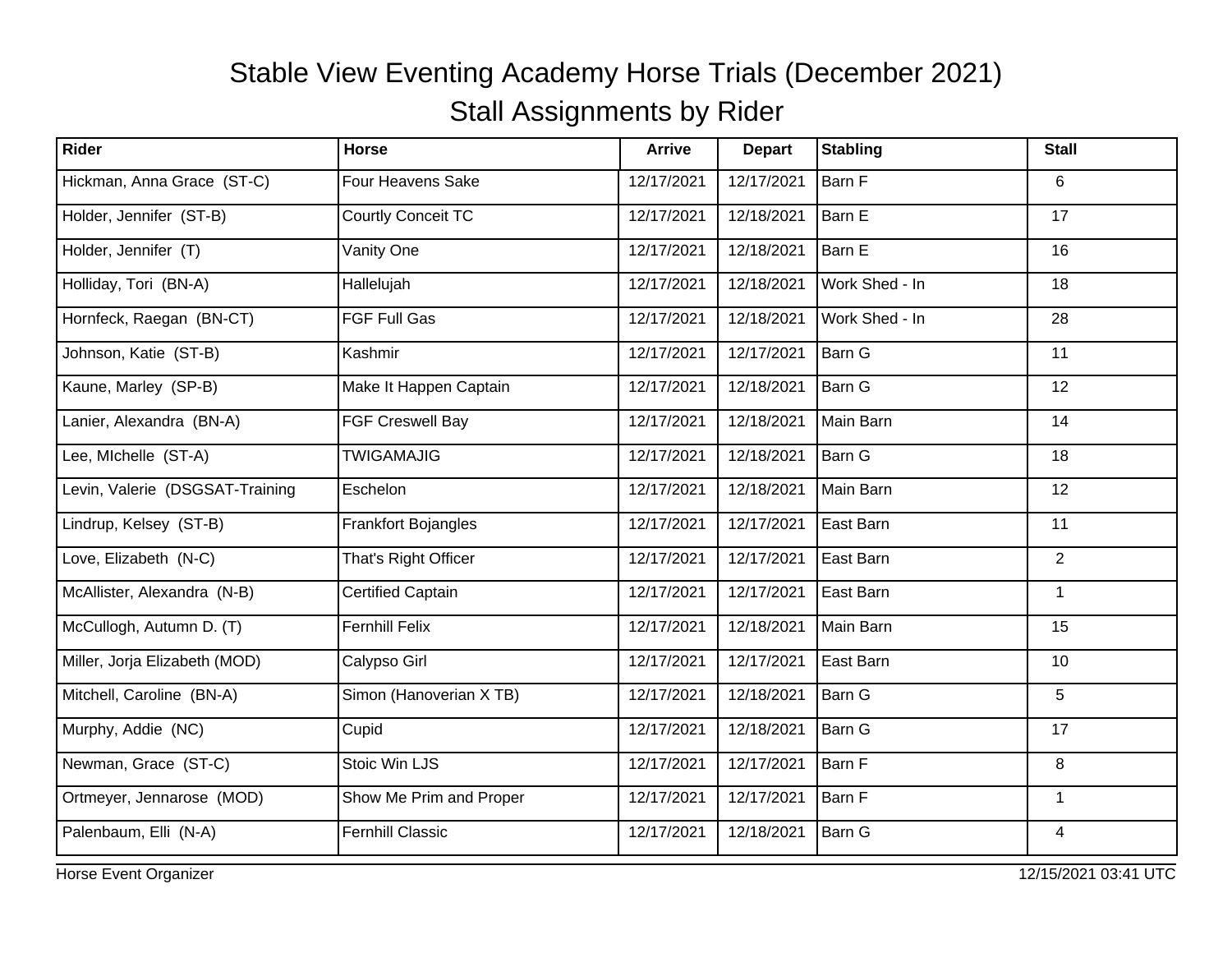| Rider                            | <b>Horse</b>             | <b>Arrive</b> | <b>Depart</b> | <b>Stabling</b> | <b>Stall</b>   |
|----------------------------------|--------------------------|---------------|---------------|-----------------|----------------|
| Patronis, Nicholas (N-B)         | Maximum Fernhill         | 12/17/2021    | 12/18/2021    | Barn F          | 19             |
| Peck, Morgan (N-C)               | Majic Merlin             | 12/17/2021    | 12/17/2021    | Barn F          | 14             |
| Poulter, Michele (ST-B)          | Katie                    | 12/17/2021    | 12/18/2021    | Barn E          | 12             |
| Raasch, Tracey (SP-B)            | <b>Sweet Dolchey</b>     | 12/17/2021    | 12/18/2021    | Barn F          | 16             |
| Raycraft, Adie (ST-C)            | Micah                    | 12/17/2021    | 12/18/2021    | Barn F          | 18             |
| Rowan, Skylar (DSGSAT-First      | <b>Box Office</b>        | 12/16/2021    | 12/17/2021    | Work Shed - Out | 5              |
| Rowan, Skylar (ST-A)             | LLS Jargeau              | 12/16/2021    | 12/17/2021    | Work Shed - Out | 6              |
| Sack, Jenna (MOD)                | Fernhill Imperial Flight | 12/17/2021    | 12/18/2021    | Barn F          | 3              |
| Schmolze, Kristin (N-C)          | Big Bear's Cor Dei Cor   | 12/17/2021    | 12/18/2021    | Main Barn       | 11             |
| Schmolze, Kristin (T)            | Ivanesque                | 12/17/2021    | 12/18/2021    | Main Barn       | 10             |
| Schmolze, Kristin (MOD)          | Jupiler                  | 12/17/2021    | 12/18/2021    | Main Barn       | 9              |
| Sparks, Isabella (T)             | No Matter What           | 12/17/2021    | 12/18/2021    | Main Barn       | 6              |
| Spring, Morgan (ST-A)            | Macaroni                 | 12/17/2021    | 12/18/2021    | Barn E          | 9              |
| Stein, Jennifer (N-B)            | <b>Ticket to Ride</b>    | 12/17/2021    | 12/17/2021    | Main Barn       | 13             |
| Steinberger, Julia (ST-B)        | Faceted                  | 12/17/2021    | 12/18/2021    | Barn E          | 10             |
| Stelzleni, Beth Lindsay (DSGSAT- | <b>BecauseSheCanDolt</b> | 12/17/2021    | 12/18/2021    | Main Barn       | $\overline{2}$ |
| Tankersley, Kari (ST-A)          | <b>BFF EMISSARY</b>      | 12/17/2021    | 12/18/2021    | Barn F          | $\overline{7}$ |
| Tankersley, Kari (T)             | Over the Moon            | 12/17/2021    | 12/18/2021    | Barn F          | 5              |
| Taylor, Amy (SP-CT)              | Aspen                    | 12/18/2021    | 12/18/2021    | Barn E          | 3              |
| Tessler, Jake                    | <b>TACK</b>              | 12/17/2021    | 12/18/2021    | Work Shed - In  | 20             |